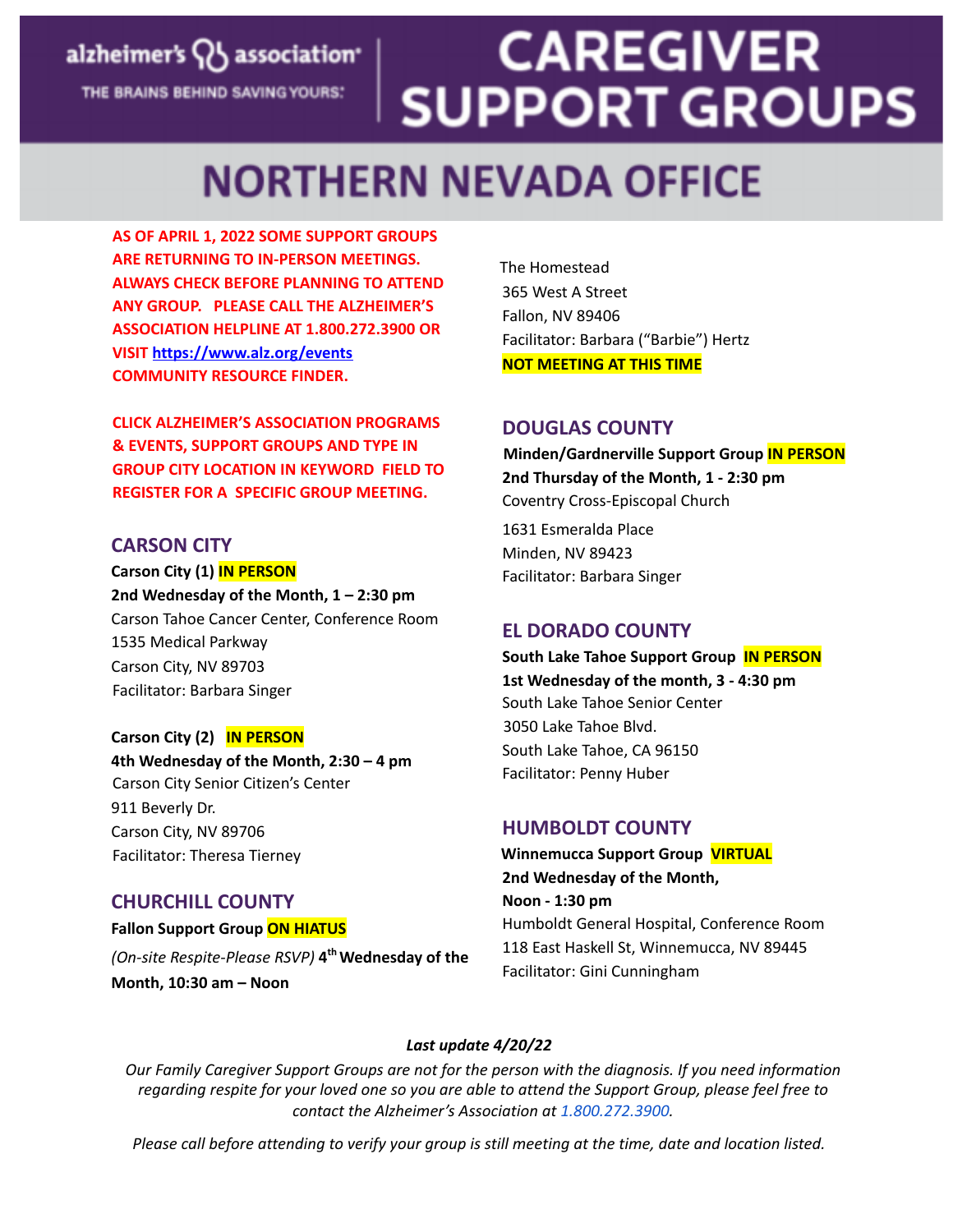### alzheimer's QJ association<sup>®</sup>

THE BRAINS BEHIND SAVING YOURS:

# **CAREGIVER SUPPORT GROUPS**

## **NORTHERN NEVADA OFFICE**

#### **WASHOE COUNTY**

#### **Reno (1) IN PERSON**

*Reno Adult Children Dementia Family Caregiver Support Group*

1<sup>st</sup> Wednesday of the Month Noon  $-1:30$  pm

Alzheimer's Association 639 Isbell Rd, Ste 240 Reno, NV 89509 Facilitator: Cathy Maupin

#### **Reno VIRTUAL**

*Adult Children Dementia Family Caregiver Support Group*

3<sup>rd</sup> Wednesday of the Month Noon – 1:30 pm Facilitator: Cathy Maupin

#### **Reno (2) VIRTUAL** *Spousal Dementia Family Caregiver Support Group*

1<sup>st</sup> Wednesday of the Month  $1 - 2:00$  pm Facilitator: Janice Hubbard

#### **Reno IN PERSON**

*Reno Spousal Dementia Family Caregiver Support Group*

3<sup>rd</sup> Wednesday of the Month  $1 - 2:00$  pm

Alzheimer's Association

639 Isbell Rd, Ste 240 Reno, NV 89509 Facilitator: Janice Hubbard

**Reno (3) VIRTUAL** *Renown Support Group*

3<sup>rd</sup> Friday of the Month 1:30 – 3:00 pm

Renown Regional Medical Center Sierra Tower, Room 101 1155 Mill St Reno, NV 89509

Facilitator: Theresa Tierney

### **Reno (4) ON HIATUS**

*Spanish-Speaking Support Group*

2<sup>nd</sup> Friday of the Month  $2:30 - 4:00$  pm

Alzheimer's Association 639 Isbell Rd, Ste 240 Reno, NV 89509

NOT MEETING AT THIS TIME